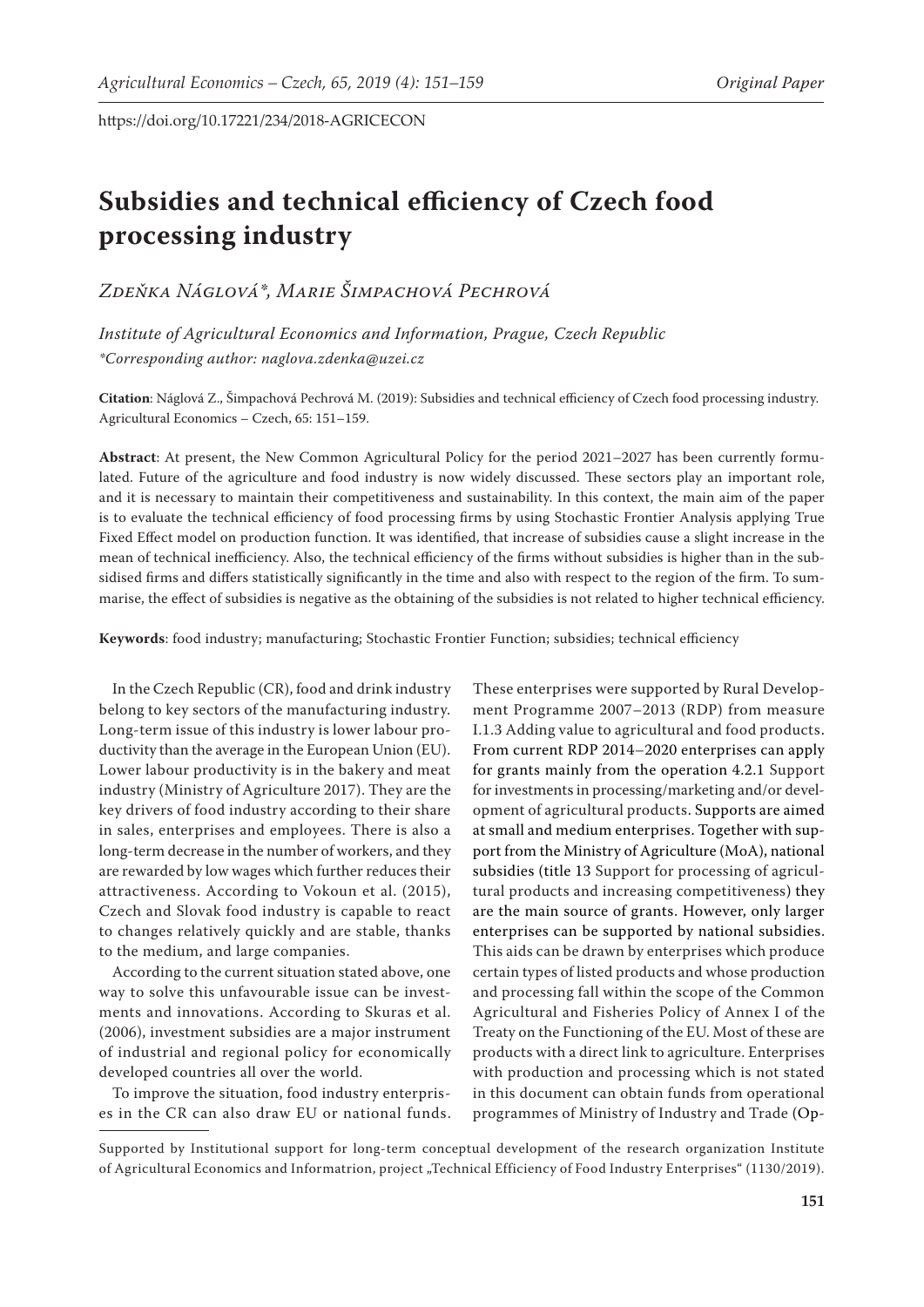erational programme Enterprise and Innovations 2007–2013 and following Enterprise and Innovations for Competitiveness 2014–2020). There is a large scope of programmes that food businesses can use (Innovation, Marketing, Eco-energy, Property, Potential, Consulting, Development).

According to Minviel and De Wite (2017), subsidy efficiency nexus is a crucial research question for agricultural policy makers and can provide information on the influence of public subsidies and the optimal use of production factors.Only a few papers dealing with the efficiency of the food industry in Europe can be found (Keramidou et al. 2011; Čechura and Hockmann 2010).

Different effects of subsidies on technical efficiency can be found. The empirical studies differ not only in the context of the study (country, period, and types of farms) but also in the data used (number of farms, cross-sectional or panel data) and in the methodology employed (Minviel and Latruffe 2017). Some authors evaluated the effects of capital subsidies on factors' productivity and firm performance as questionable (Skuras et al. 2006). According to Minviel and Latruffe (2017), public subsidies are commonly negatively associated with farm technical efficiency. It can be related to the income guarantee by subsidies (Zhu and Oude Lansink 2010).

Dimara et al. (2008) found that high technical efficiency increases. Developments in innovations in the food sector and competition policy are likely to affect technical and scale efficiency.

Rudinskaya and Náglová (2018) indicated a positive impact of subsidies on meat processors efficiency in the Czech Republic. Náglová (2018) found that subsidies in the meat sector did not contribute to increasing business performance. Also, other studies that dealt with the technical efficiency in Czech agriculture such as Pechrová and Vlašicová (2013) or Pechrová (2015) found a decreasing effect of subsidies on technical inefficiency.

In the Czech agrarian sector, technical inefficiency is a significant phenomenon. The supports and policy tools should be sector-specific because the food industries differ from each other (Čechura and Hockmann 2010). Čechura and Malá (2014) denoted a dissimilarity between the analysed sectors and countries. Technical efficiency was high in all analysed sectors and higher in the Czech Republic than in the Slovak Republic. Čechura and Hockmann (2010) results suggest that serious adjustment problems exist, including problems on the capital market. The scale effect was identified to be relatively small in food processing.

The aim of the paper is to evaluate the technical efficiency of food processing firms and to assess whether this efficiency differs between supported and non-supported firms by subsidies. The differences in efficiency with respect to the year of drawing and region are also done.

# **MATERIAL AND METHODS**

## **Data**

The data were mainly obtained from the Albertina database (Albertina Database 2018). In this database, there are stated financial statements and other additional indicators. The data were selected according to the sectors (CZ-NACE), particularly CZ-NACE 10 Manufacturing of food products and CZ-NACE 11 Manufacturing of beverages. We created the unbalanced panel data set for the period of 2007–2016. To mitigate the influence of the price changes, the data were adjusted by price indexes. We gain a sample of 708 enterprises. As the sample was not balanced – there were between 3 to 10 observations (8.4 on average) per each firm forming altogether 5 918 observations. Statistical description of the variables is displayed in Table 1.

Information about the subsidies was obtained from the database of the Ministry of Agriculture (RDP), measure I.1.3. Adding value to agricultural and food products which was valid in 2007–2013, but some subsidies were refunded after this date. Second subsidies source was obtained from the database of the Ministry of Industry and Trade (MIT), where are all refunded subsidies from the year 2007. This data was specially provided for this purpose, they are unpublished. This information was linked to the Albertina database. There were 724 observations with subsidies either from MIT or RDP. 253 companies got subsidies from MIT and 474 from RDP. The average height of the subsidy was approximatelly 225 thousand EUR (we used the average exchange rate of Czech Central National Bank (CNB) – for years 2007–2016). The number of subsidised firms and the number of supported firms varied in time (Figure 1). It was tested whether the technical efficiency statistically significantly differs between the years. As the distribution of technical efficiency was not supposed to be normal (which was proved by Shapiro-Wilk normality test), we chose the nonparametric Kruskal-Wallis equality-of-populations rank test between the supported and non-supported group. We applied a non-parametric Wilcoxon rank-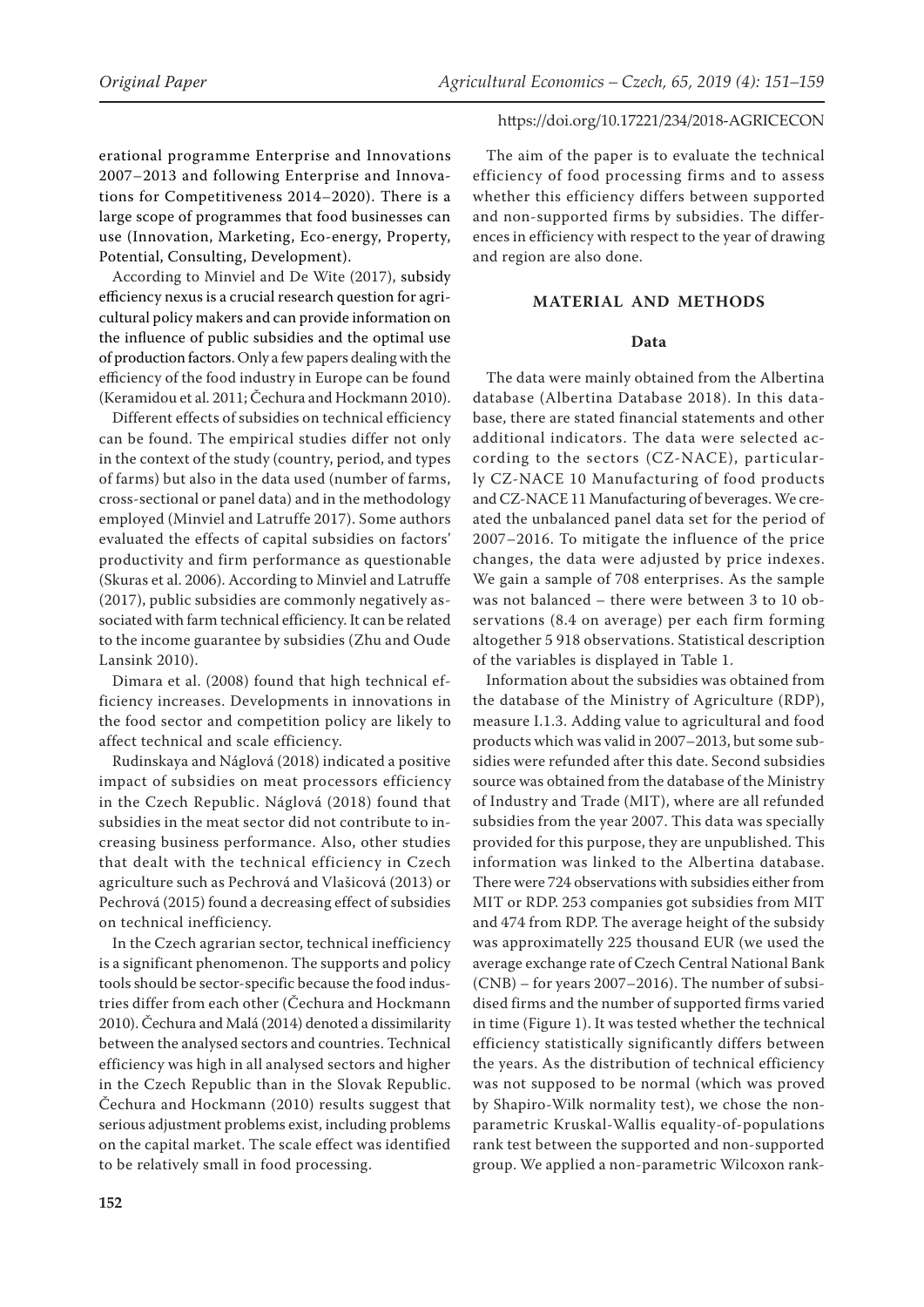| Variable                                      | Mean      | Standard deviation | Minimum    | Maximum     |
|-----------------------------------------------|-----------|--------------------|------------|-------------|
| <i>Revenues</i> – adjusted (thousand EUR)     | 17 532.00 | 50 555.00          | 0.00       | 106 4774.00 |
| <i>Fixed assets</i> – adjusted (thousand EUR) | 5 674.00  | 24 689.00          | 0.00       | 576 276.00  |
| Current assets - adjusted (thousand EUR)      | 5436.00   | 14 373.00          | $-98.00$   | 187 767.00  |
| <i>Equity</i> (thousand EUR)                  | 5 689.00  | 24 490.00          | $-7433.00$ | 954 099,00  |
| <i>Liabilities</i> (thousand EUR)             | 5 214.00  | 18 568.00          | $-24.00$   | 412 171.00  |
| Number of employees                           | 4.61      | 9.28               | 0.04       | 133.57      |
| MIT subsidies                                 | 9.95      | 86.58              | 0.00       | 2862.30     |
| RDP subsidies                                 | 17.54     | 105.91             | 0.00       | 3434.76     |
| Total subsidies                               | 27.49     | 135.74             | 0.00       | 3434.76     |

Table 1. Statistical description of the sample of food and beverages manufacturing companies

RDP – Rural Development Programme

Source: own elaboration based on data from Albertina database (Albertina Database 2018) and unpublished data specially provided by Ministry of Industry and Trade (MIT) and Ministry of Agriculture (MoA); average exchange rate for 2007–2016 by CNB (Czech National Bank)

sum test (the non-parametric equivalent of Mann-Whitney test). The null hypothesis was  $H_0$ : there are no statistically significant differences in the mean of the two samples, alternative hypothesis  $H_A$  expressed the opposite.

test. Figure 2 shows the number of supported firms and non-supported firms and average subsidy.

## **Methods**

The data set was also divided according to the region of the firm, and it was tested by Kruskal-Wallis test whether the mean of technical efficiency also differs by this criterion. Consequently, it was also analysed, whether the technical efficiency is statistically different within one region between supported and nonsupported firms. We used again Wilcoxon rank-sum

Technical efficiency refers to the ability of a decisionmaking unit (usually a firm) to minimise input used in the production of a given output vector, or the ability to obtain maximum output from a given input vector (Kumbhakar and Lovell 2003). "Consequently, a firm is fully technically efficient if it produces the maximum possible output from a fixed level of inputs



Figure 1. Development of the number of (non) supported firms and average amount of subsidies Source: own elaboration based on data from Ministry of Industry and Trade (MIT) and Ministry of Agriculture (MoA)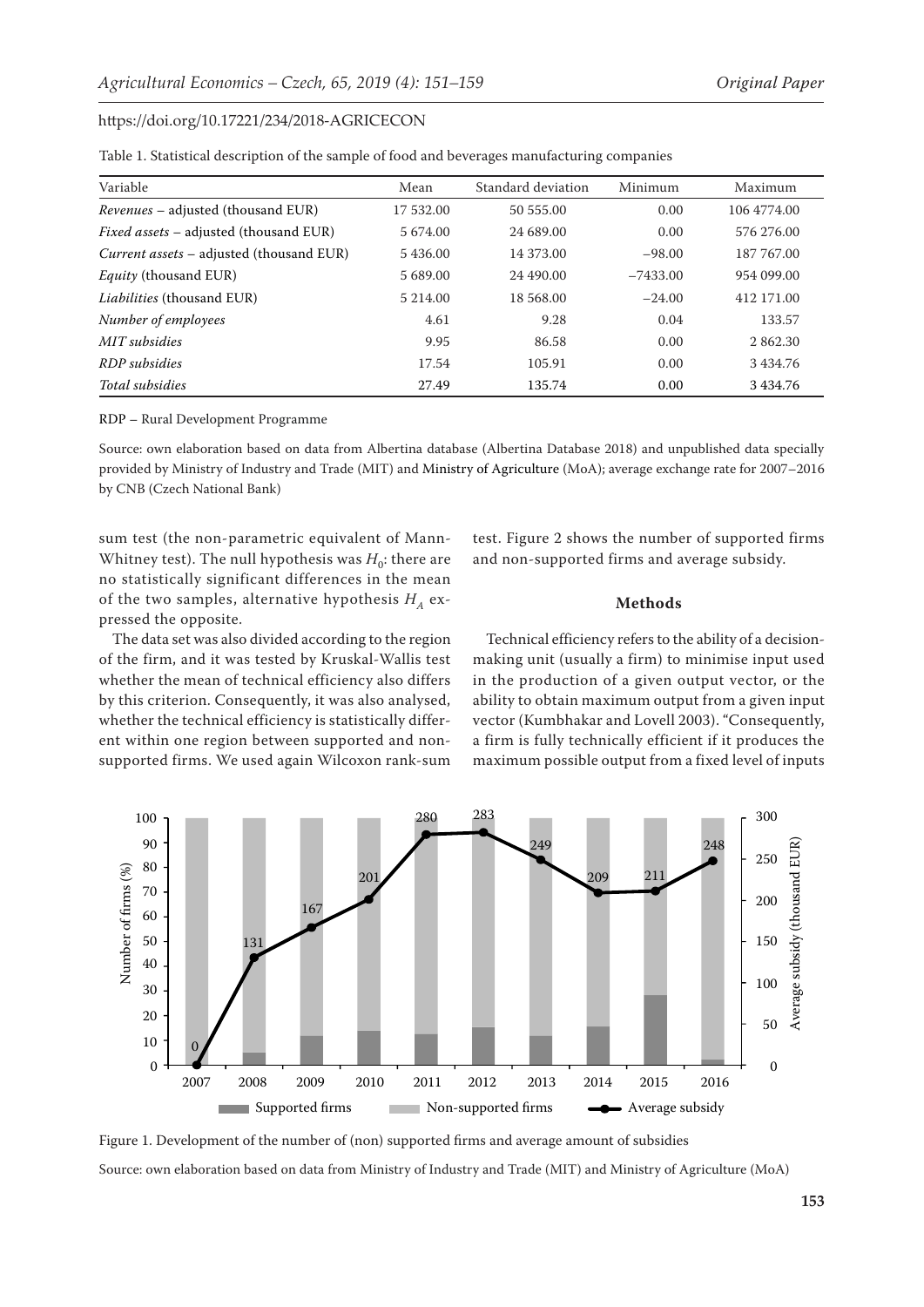

Figure 2. Number of (non) supported firms and average amount of subsidies according to the region Source: own elaboration based on data from Ministry of Industry and Trade (MIT) and Ministry of Agriculture (MoA)

(output orientation), or if it uses the minimum possible input to produce a given level of output (input orientation)" (Setiawan et al. 2012).

In our case, the technical efficiency of the holdings was assessed by stochastic frontier analysis (SFA) based on the production function. The firms that are lying on the production function are 100% efficient, while those under this frontier are inefficient. One of the key assumptions in benchmarking the efficiency of firms is that they are homogeneous. Therefore, as proclaimed by Le et al. (2018), "the comparison of the efficiency of firms operating under different technologies can be problematic". However, we compare food and beverages manufacturers in the Czech Republic, where the main position has three branches, and they may have relatively similar technology, and we can assume homogeneity of some degree.

The production was expressed by the total revenues from own products and services in thousand EUR. As we used data for a long period, the effect of inflation was mitigated by the deflation of the revenues by the price index  $(2015 = 100)$  of food products, beverages and tobacco (CZSO 2018). Company's production  $(y_{it}$  – output) is represented by the revenues from own products and services. The explanatory variables were:  $x_{1,it}$  – fixed assets (thousand EUR)

 $x_{2,i}$  – current assets (thousand EUR)

 $x_{3,it}$  – equity (thousand EUR)

 $x_{4,i}$  – foreign sources (thousand EUR)

 $x_{5 it}$  – number of employees

Subscript *i* (*i* = 1, 2, ..., *N*), where *N* is total number of firms, represents particular firm and  $t$  ( $t$  = 1, 2, ..., *T*) stays for a period for which are available company's observations.

We constructed true fixed effects model as proposed by Greene (2002) and estimated Cobb-Douglas production function in the following form (Equation 1) linearised by natural logarithms as Equation 2.

$$
y_{it} = x_{1,it}^{\beta_1} x_{2,it}^{\beta_2} \dots x_{5,it}^{\beta_5} e^{u_{it}} e^{v_{it}}
$$
(1)

$$
y_{it} = \beta_1 \ln x_{1,it} + \beta_2 \ln x_{2,it} + ... + \beta_5 \ln x_{5,it} + u_{it} - v_{it} (2)
$$

where  $\beta_1$ , ...,  $\beta_5$  are coefficients of explanatory variables,  $u_{it}$  represents technical inefficiency of particular firm *i* in time *t* ( $u_{it} \ge 0$ ), and  $v_{it}$  is pure stochastic noise (idiosyncratic error component). Cobb-Douglas (power) function has the advantage that the coefficients can be interpreted as a percentage change of the variables and the sum of the coefficients express the type of returns to scale. When the sum is lower than 1, the firms exhibit decreasing returns to scale, when it equals to 1, there are constant returns to scale present, and when it is larger than 1, there are increasing returns to scale.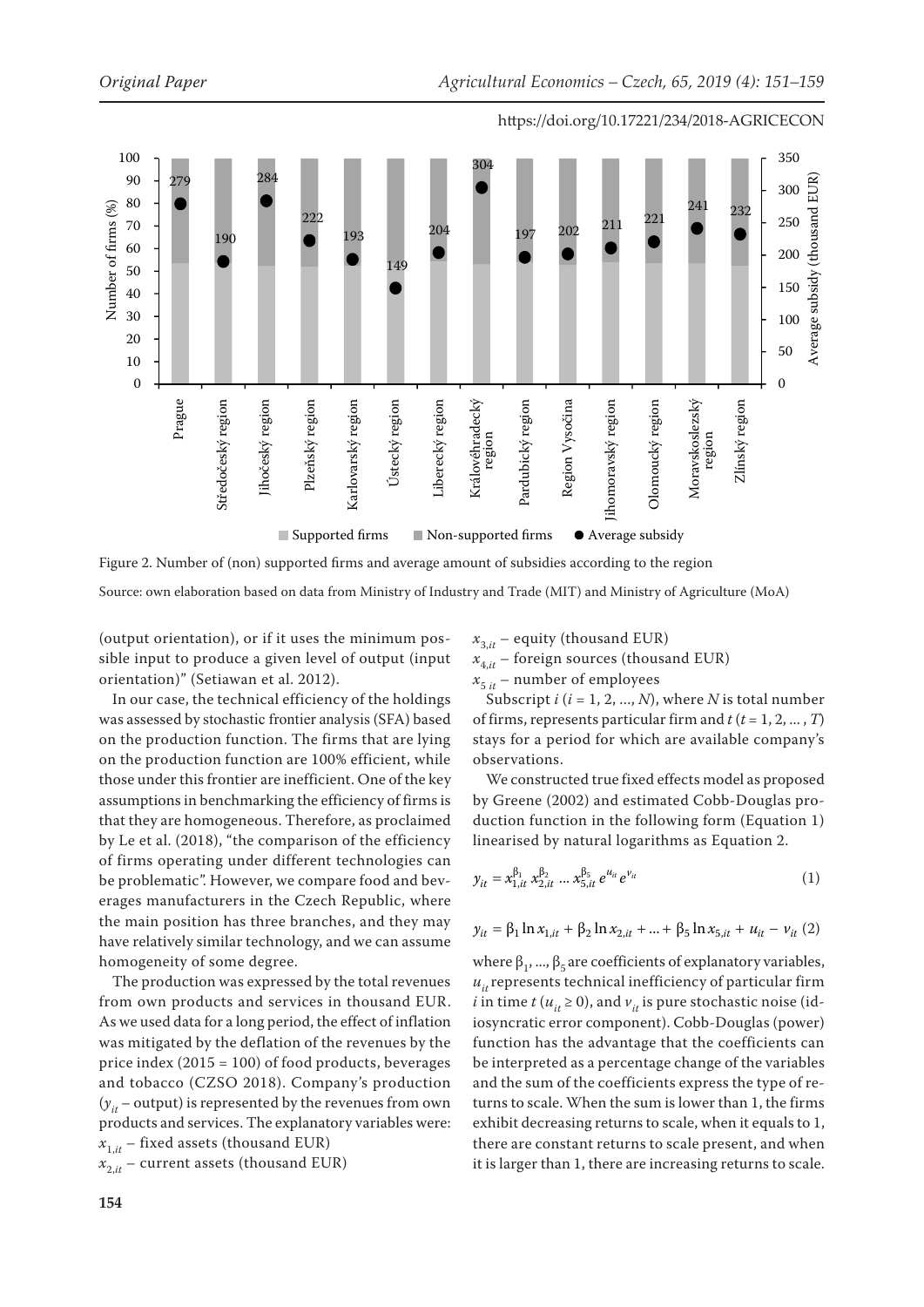The distribution of the inefficiency term  $u_{it}$  was assumed to be truncated normal (Equation 3) and of stochastic term  $v_{i}$  normal (Equation 4).

$$
u_{it} \sim N^+(\mu, \sigma_u^2) \tag{3}
$$

$$
v_{it} \sim N(0, \sigma_v^2) \tag{4}
$$

The mean of the technical inefficiency  $\mu$  expresses the heterogeneity among firms and the variance of inefficiency  $\sigma_u^2$  the heteroscedasticity. This heterogeneity of inefficiency term was explained by the constant and by the total amount of subsidies (Equation 5).

$$
u_{it} \sim N^+(\delta_0 + \delta_1 z_{1,it}, \sigma_u^2) \tag{5}
$$

where  $\delta_0$  is a constant and  $\delta_1$  is a parameter of variable  $z_{1,it}$  that represents the subsidies. Where there were no subsidies obtained by a firm a small number was used as zero (10*e*–5).

The model was estimated using the maximum likelihood method. Then the technical efficiency of each firm was estimated using JLMS estimate of technical efficiency (Jondrow et al. 1982) where the efficiency is estimated as  $exp[-E(u|e)]$ . The calculations were done in econometric software StataIC version 15.

#### Table 2. Results of true fixed-effects model

#### **RESULTS AND DISCUSSION**

The results of true fixed-effects model (with the truncated-normal distribution of the mean of the technical inefficiency) are displayed in Table 2. The model was statistically significant at 5% level. All explanatory variables were also statistically significant and according to the expectations. If the fixed assets increase by 1%, the production (revenues from own products and services) increase by 0.16%. If current assets increase by 1%, the production increases by 0.23%. The increase of equity and liabilities by 1% brings an increase in production by 0.19% and 0.22% respectively. Finally, the increase in the number of employees by 1% brings an increase inproduction of 0.21%. Production is influenced the most by the changes in current assets and then by the changes in liabilities. On the opposite, Skuras et al. (2006) found in food and beverage manufacturing firms, that assets have a non-significant effect on technical efficiency. According to Minviel and Latruffe (2017), subsidies should primarily aim at increasing production, supporting firms' incomes and not explicitly at improving technical efficiency. The sum of coefficients is higher than 1 (1.03) that indicates mild returns to scale in this sample. Mild increasing scale effect was also identified by Čechura and Hockmann (2010).

|                                       | Frontier    |                                                   |                   |              |              |  |  |
|---------------------------------------|-------------|---------------------------------------------------|-------------------|--------------|--------------|--|--|
| Name of parameter                     | coefficient | standard error<br>$p$ -value<br>lower bound (95%) | upper bound (95%) |              |              |  |  |
| $β_1$ (ln $x_{1,it}$ )                | 0.1643      | 0.0007                                            | 0.0000            | 0.1320       | 0.1656       |  |  |
| $β_2$ (ln $x_{2it}$ )                 | 0.2329      | 0.0007                                            | 0.0000            | 0.2315       | 0.2343       |  |  |
| $β_3$ (ln $x_{3it}$ )                 | 0.1887      | 0.0018                                            | 0.0000            | 0.1851       | 0.1924       |  |  |
| $\beta_4$ (ln $x_{4,it}$ )            | 0.2232      | 0.0012                                            | 0.0000            | 0.2209       | 0.2255       |  |  |
| $β_5$ (ln $x_{5it}$ )                 | 0.2207      | 0.0016                                            | 0.0000            | 0.2038       | 0.2102       |  |  |
| <b>Inefficiency mean function</b>     |             |                                                   |                   |              |              |  |  |
| $\delta_0$ (constant)                 | $-172.3592$ | 18.7567                                           | 0.0000            | $-209.1218$  | $-135.5967$  |  |  |
| $\delta_1$ (ln $z_{1it}$ )            | 0.0014      | 0.0004                                            | 0.0010            | 0.0006       | 0.0021       |  |  |
| <b>Inefficiency variance function</b> |             |                                                   |                   |              |              |  |  |
| $\omega_0$ (constant)                 | 4.8956      | 0.1074                                            | 0.0000            | 4.6850       | 5.1061       |  |  |
| Stochastic term variance function     |             |                                                   |                   |              |              |  |  |
| $\rho_0$ (constant)                   | $-30.4099$  | 5.6053                                            | 0.0000            | $-41.3961$   | $-19.4236$   |  |  |
| $\sigma_{_{\mathcal{U}}}$             | 11.5627     | 0.0621                                            | 0.0000            | 10.4073      | 12.8465      |  |  |
| $\sigma_{\nu}$                        | 0.0000      | 0.0000                                            | 0.7210            | 0.0000       | 0.0001       |  |  |
| λ                                     | $4.64E+07$  | 0.6211                                            | 0.0000            | $4.64E + 07$ | $4.64E + 07$ |  |  |

 $x_{1, it}$  – fixed assets;  $x_{2, it}$  – current assets;  $x_{3, it}$  – equity;  $x_{4, it}$  – foreign sources;  $x_{5, it}$  – number of employees;  $\beta_1$ , ...,  $\beta_5$  – coefficients of explanatory variables;  $u$  – technical inefficiency;  $v$  – pure stochastic noise; for further explanation see section Methods

Source: own elaboration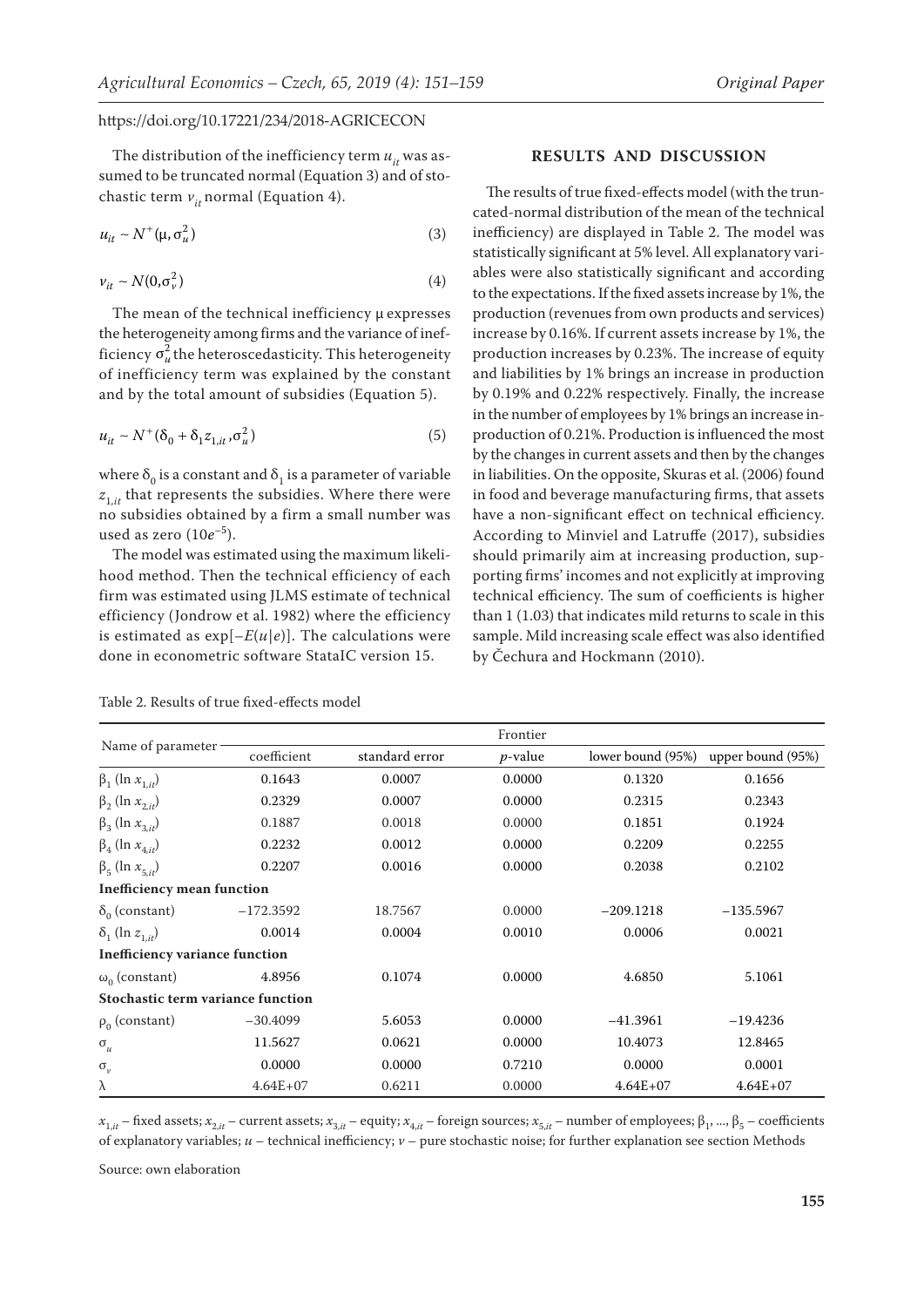of food and beverages processing companies

#### https://doi.org/10.17221/234/2018-AGRICECON

Table 3. Descriptive characteristics of technical efficiency

The mean of inefficiency was explained beside constants also by the amount of subsidies  $(z_{1,it})$ . The increase of subsidies causes a slight increase in the mean of technical inefficiency. The variance of technical inefficiency was explained only by a constant (as we supposed that the term is homoscedastic). Similarly, we supposed that variance of the stochastic term is also homoscedastic and hence was also explained only by a constant. This negative relation was also found by Minviel and Latruffe (2017) or Čechura and Hockmann (2010).

## **Technical efficiency of supported and non-supported companies**

Consequently, the technical efficiency was estimated using JLMS estimator. The descriptive statistics are displayed in Table 3. The efficiency ranged between 0 and 1 (there were 708 companies 100% efficient that were composing the stochastic frontiers). Average technical efficiency was 65.64%. A similar study in the food industry was done by Čechura et al. (2014), but they found higher technical efficiency (average is 84%).

Skewness and kurtosis of the technical efficiency show that the distribution is not normal. It is also proved by the histogram of technical efficiency (Figure 3), where it can be seen that the highest percentage of companies is close to 100% efficiency. Shapiro-Wilk test also confirmed that the distribution of technical efficiency was not normal.

It was tested by Wilcoxon rank-sum test whether there are statistically significant differences in technical efficiency between subsidised and non-subsidised firms. The technical efficiency of the firms without subsidies was 65.92%, the subsidised firms were efficient only from 63.65%. The test showed that the

| Descriptive characteristics of technical efficiency |                    |           |  |  |
|-----------------------------------------------------|--------------------|-----------|--|--|
|                                                     | 5                  | 0.0766    |  |  |
|                                                     | 10                 | 0.2432    |  |  |
|                                                     | 25                 | 0.4505    |  |  |
|                                                     | 50                 | 0.7175    |  |  |
| Percentiles (%)                                     | 75                 | 0.8927    |  |  |
|                                                     | 90                 | 1.0000    |  |  |
|                                                     | 95                 | 1.0000    |  |  |
| Mean                                                |                    | 0.6564    |  |  |
|                                                     | Standard deviation | 0.2821    |  |  |
| Minimum                                             |                    | 0.0000    |  |  |
| Maximum                                             |                    | 1.0000    |  |  |
| Variance                                            |                    | 0.0796    |  |  |
| Skewness                                            |                    | $-0.6438$ |  |  |
| Kurtosis                                            |                    | 2.4273    |  |  |
|                                                     |                    |           |  |  |

Source: own elaboration

differences are statistically significant (probability that their means are equal is only 0.01) (Table 4). According to Martin and Page (1983), it may result from income stabilisation, that may distort incentives to produce efficiently. Their activities may be reduced if a larger part of their income is guaranteed by subsidisation. Subsidisation may enable firms to smooth their wealth without adopting efficient production strategies. On the other hand, subsidies may help overcome financial constraints that impede efficient restructuring or modernisation, and thus may increase technical efficiency by improving the firm's productive capacity through replacement investment in advanced technologies (Zhu and Oude Lansink 2010).



Figure 3. Histogram of technical efficiency

Source: own elaboration based on data from Albertina database (Albertina Database 2018),

Ministry of Industry and Trade (MIT) and Ministry of Agriculture (MoA)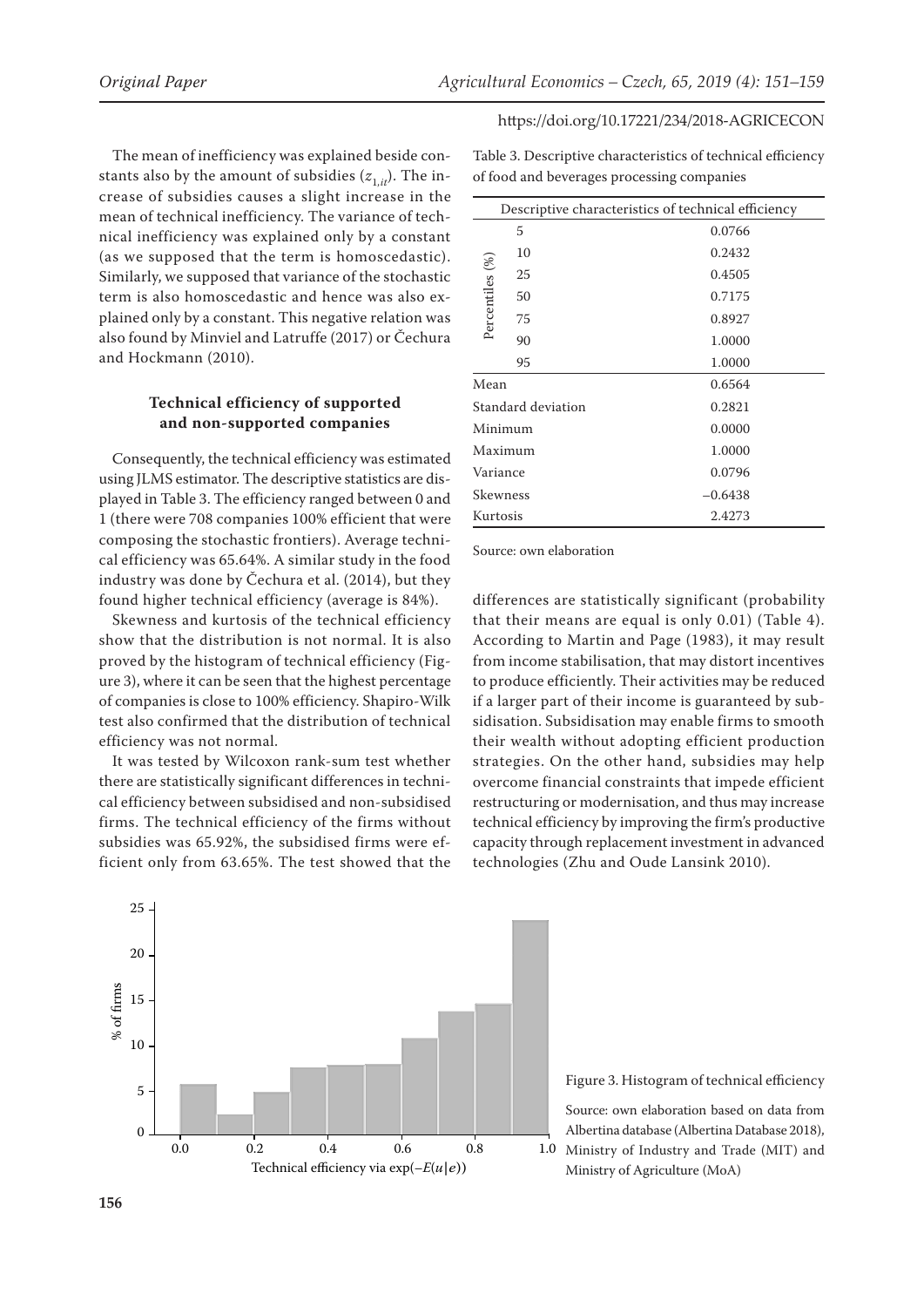| Variable           | Observations | Mean   | Std. deviation | Minimum | Maximum | <i>p</i> -value |
|--------------------|--------------|--------|----------------|---------|---------|-----------------|
| Non-subsided firms | 5 1 9 4      | 0.6592 | 0.2830         | 0.0000  | .0000   |                 |
| Subsided firms     | 724          | 9.6365 | 0.2753         | 0.0000  | .0000   | 0.0065          |

Table 4. Technical efficiency of supported and non-supported companies

Source: own elaboration

## **Development of technical efficiency of supported and non-supported companies**

Further, the technical efficiency in different years was estimated (Figure 4). It can be seen that the companies were surprisingly the most technically efficient on average in the year 2008 when the economic crisis began. Due to low capital intensity in sectors, processors requested to support small investment at the beginning of programme (on average 72.5 million EUR). There is a clear drop afterwards, as the technical efficiency decreased on average 61.35% in 2009 and on 59.21% in the year after. In these years of full crisis, manufacturers did not have to realise their products at reasonable prices and/or production had to be reduced. Another disadvantage is that the food industry is bound on agricultural raw material. According to Martin and Page (1983), if subsidies have the effect of decreasing technical efficiency, this may lead to the question of whether a more effective way of supporting might exist. Čechura and Hockmann (2010) recommended with respect to the market position and the role in the value chain to support also vertical integration and intensive marketing in food processing.

The situation started to get better after that, and the average technical efficiency was 69.56% in 2014, but the development turned down again in 2015 (the efficiency was 64.71%). The development of nonsupported firms, in general, follows the mean of the whole sample. On the other hand, the efficiency of supported firms was lower in 2011 and since 2013. In 2008, 2009, 2010 and 2012, those companies were achieving higher efficiency of their production than non-supported firms. Subsidies have helped businesses to deal with, respectively to stabilise their economic situation during the financial crisis.

It was also tested whether the average technical efficiency statistically significantly differs in time. Results of the Kruskal-Wallis tests show, that the probability that technical efficiency is the same during the time (almost zero). Hence, there are statistically significant differences between technical efficiency in time at 5% level of significance.

Consequently, we tested for each year (with the exception of 2007 where there was no supported firm) whether there are statistically significant differences between supported and non-supported firms in technical efficiency. There were no statistically significant differences between these groups in the



Figure 4. Development of technical efficiency of supported and non-supported companies

Source: own elaboration based on data from Albertina database (Albertina Database 2018), Ministry of Industry and Trade (MIT) and Ministry of Agriculture (MoA)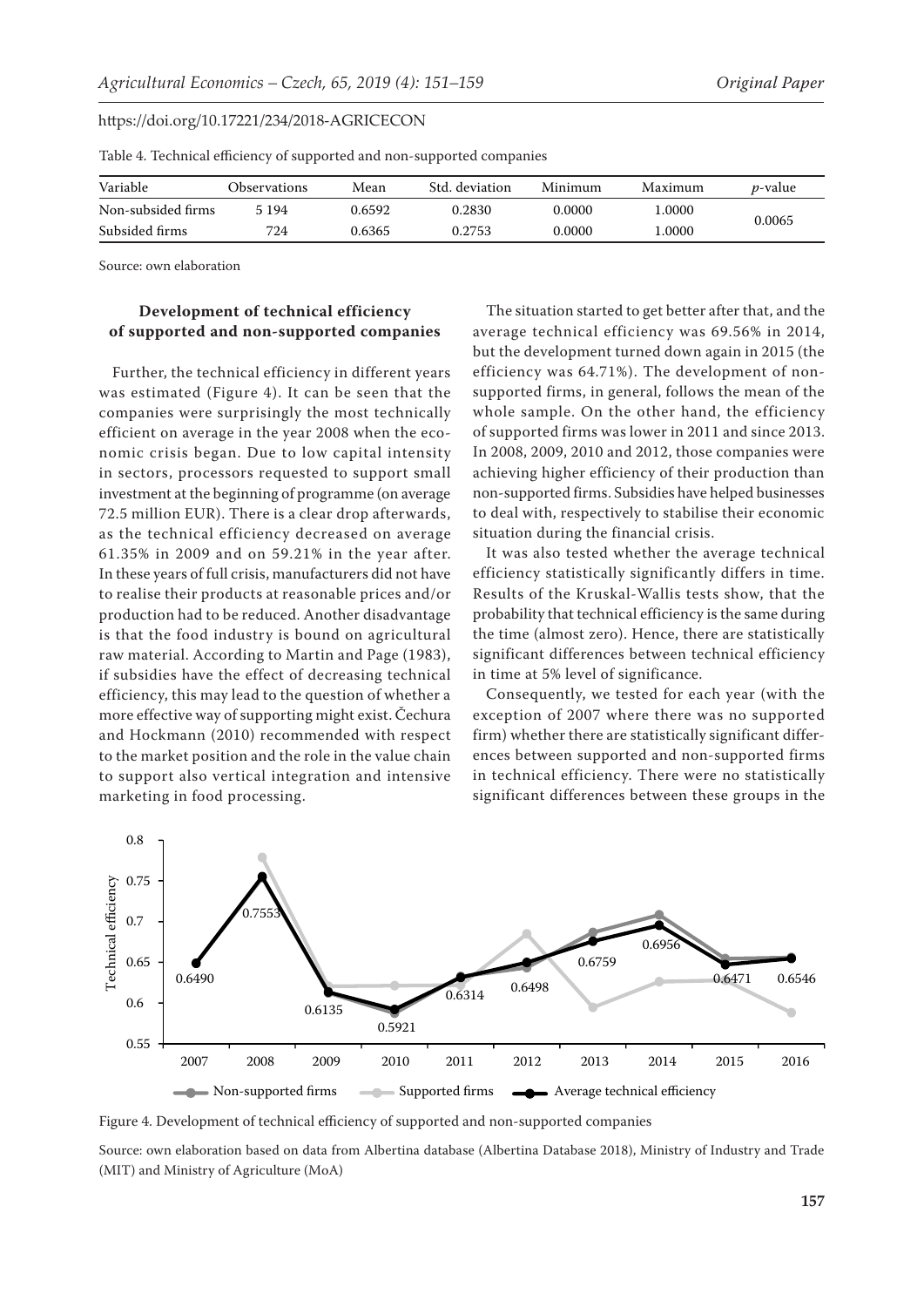| Region                 | Average technical<br>efficiency | Average technical efficiency<br>of non-supported firms | Average technical efficiency<br>of supported firms | $p$ -value |
|------------------------|---------------------------------|--------------------------------------------------------|----------------------------------------------------|------------|
| Prague                 | 0.6499                          | 0.6479                                                 | 0.6644                                             | 0.0576     |
| Středočeský region     | 0.6820                          | 0.6754                                                 | 0.7000                                             | 0.9474     |
| Jihočeský region       | 0.6244                          | 0.6259                                                 | 0.6315                                             | 0.4728     |
| Plzeňský region        | 0.6830                          | 0.6618                                                 | 0.7350                                             | 0.8468     |
| Karlovarský region     | 0.7042                          | 0.7690                                                 | 0.8356                                             | 0.4578     |
| Ústecký region         | 0.6316                          | 0.6434                                                 | 0.5752                                             | 0.6239     |
| Liberecký region       | 0.6093                          | 0.6161                                                 | 0.6019                                             | 0.9735     |
| Královéhradecký region | 0.7126                          | 0.6942                                                 | 0.6642                                             | 0.2713     |
| Pardubický region      | 0.6376                          | 0.6317                                                 | 0.6945                                             | 0.7994     |
| Region Vysočina        | 0.6382                          | 0.7146                                                 | 0.7909                                             | 0.8135     |
| Jihomoravský region    | 0.6347                          | 0.6328                                                 | 0.6619                                             | 0.1309     |
| Olomoucký region       | 0.6511                          | 0.6257                                                 | 0.6009                                             | 0.0734     |
| Moravskoslezský region | 0.6075                          | 0.6505                                                 | 0.6820                                             | 0.6012     |
| Zlínský region         | 0.6740                          | 0.6427                                                 | 0.6223                                             | 0.0341     |

Table 5. Technical efficiency of supported and non-supported firms in regions

Source: own elaboration

majority of years. Only in the year 2013 were found differences as the technical efficiency in not supported firms (68.67%) was statistically significantly higher than in supported firms (59.46%). Also in 2014 were non-supported firms more technically efficient (from 70.83%) than supported (62.63%).

However, it might also be because in other years there are only a few supported companies in comparison with non-supported and as a consequence, the difference cannot be proved statistically.

## **Technical efficiency of supported and nonsupported companies in regions**

We examined the companies according to the region where they are based. Which is also one of the important criterion (Key et al. 2008). First, the differences in average technical efficiency were tested. Kruskal-Wallis test revealed that technical efficiency in regions statistically significantly differs. The highest was in Královéhradecký region (71.26%) and the lowest in Moravskoslezský region (60.75%). In some regions, the non-supported firms were more efficient than supported, but only in Olomoucký and Zlínský region were statistically significant differences at 10% level of significance. This was proved by Wilcoxon ranksum test. Otherwise, we cannot make a conclusion as there might be only a few supported companies in the region and the results cannot be statistically tested. Results are displayed in Table 5.

## **CONCLUSION**

The paper dealt with the technical efficiency of food and beverage industry companies in the Czech Republic. This issue gains importance in the context of creating a new form of Common Agricultural Policy for the period 2020–2027, it is an actual topic. The main aim of the paper was to evaluate the technical efficiency of food processing firms. The technical efficiency of the holdings was assessed by Stochastic Frontier Analysis.

The true fixed-effect model was statistically significant at 5% level. All explanatory variables (fixed assets, current assets, equity, foreign sources and number of employees) were statistically significant and caused the increase of production. It was also identified, that increase of subsidies cause a slight increase in the mean of technical inefficiency.

Average technical efficiency was 65.64%. The technical efficiency of the firms without subsidies was 65.92%, the subsidised firms were efficient from 63.65%. The development of technical efficiency of supported companies can be considered as unstable and in some years also lower than the average. Technical efficiency of supported and non-supported firms differs statistically significantly also in the time. We examined the companies according to the region where they are based. Technical efficiency in some regions statistically significantly differs. Our study has comparable results with other Czech authors analysing this issue.